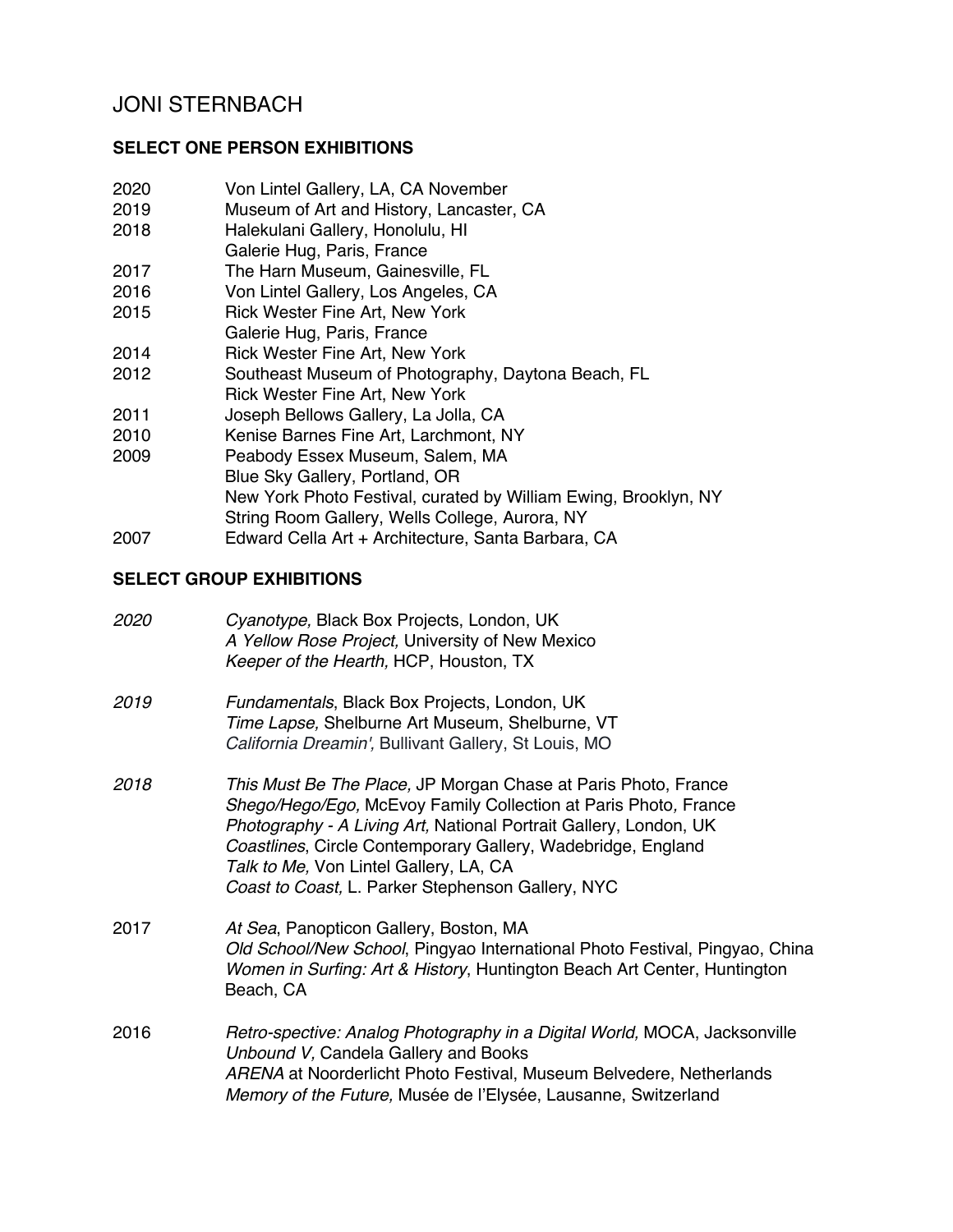| 2015 | New Visionaries: Photographers Who Bridge Art + Commerce, Mount Ida<br>College, Newton, MA<br>AIPAD Photography Fair, New York                                                                                                                                                                                                                                                                                                                |
|------|-----------------------------------------------------------------------------------------------------------------------------------------------------------------------------------------------------------------------------------------------------------------------------------------------------------------------------------------------------------------------------------------------------------------------------------------------|
| 2014 | Not Long Hidden, Rick Wester Fine Art, New York                                                                                                                                                                                                                                                                                                                                                                                               |
| 2013 | Drawn To Water, United Photo Industries, Brooklyn, NY<br>Looking At The New West, The Fralin Museum of Art, Charlottesville, VA<br>About Face: Contemporary Portraiture, The Nelson-Atkins Museum of Art,<br>Kansas City, MO<br>Sometime Other Than Now: Alternative Processes in Contemporary<br>Photography, The Light Factory, Charlottesville, NC                                                                                         |
| 2012 | Portrayal/Betrayal, Santa Barbara Museum of Art, Santa Barbara, CA<br>Unbound, Candela Gallery, Richmond, VA<br>surFACE: Contemporary Wet Plate Collodion Portraiture, Photo Center NW,<br>Seattle, WA<br>Wave Rave, Space 15 Twenty, Los Angeles, CA                                                                                                                                                                                         |
| 2011 | American Landscape: Contemporary Photographs of the West, Joslyn Art<br>Museum, Omaha, NE<br>Wet Plate and Mirrors: Photographers working with historical processes, Jennifer<br>Schwartz Gallery, Atlanta, GA<br>Splash: Celebrating Ventura County Beach, Museum of Ventura County,<br>Ventura, CA<br>L'Objet Photographique, Maison Européenne de la Photographie, Paris, France<br>Water Water Every Where, BRIC Arts Media, Brooklyn, NY |
| 2010 | Aperture Benefit Auction, Aperture, New York<br>NYC SP Arte, Gallery 1500, Sao Paulo, Brazil<br>Stoked on Summer, Space 15 Twenty Gallery, Los Angeles, CA                                                                                                                                                                                                                                                                                    |
| 2009 | Summertime, Bonni Benrubi Gallery, New York<br>Summer's Almost Gone, Scheinbaum Russek Gallery, Santa Fe, NM<br>We're All Gonna Die, Sue Scott Gallery, New York<br>Transforming Photography, Edward Cella Art+Architecture, Los Angeles, CA                                                                                                                                                                                                  |
| 2008 | Into the Ether, RAYKO Gallery, San Francisco, CA<br>Artware editions at the VIP lounge, Pulse Art Fair, New York<br>Resurrection, 23 Sandy Gallery, Portland, OR                                                                                                                                                                                                                                                                              |
| 2007 | Glass Love: Contemporary Art and Surf, Santa Barbara Contemporary Arts<br>Forum, Santa Barbara, CA<br>Spectra '07 Best in Show, Silvermine Arts Guild, New Canaan, CT<br>By Invitation Only, Kinz, Tillou + Feigen, New York<br>Welcome to Our Neighborhood, Edward Cella, Santa Barbara, CA                                                                                                                                                  |
| 2006 | Wallpaper Lab, Lennon, Weinberg Gallery, New York<br>Nostalgic Noir, Chicago Art Source, Chicago, IL                                                                                                                                                                                                                                                                                                                                          |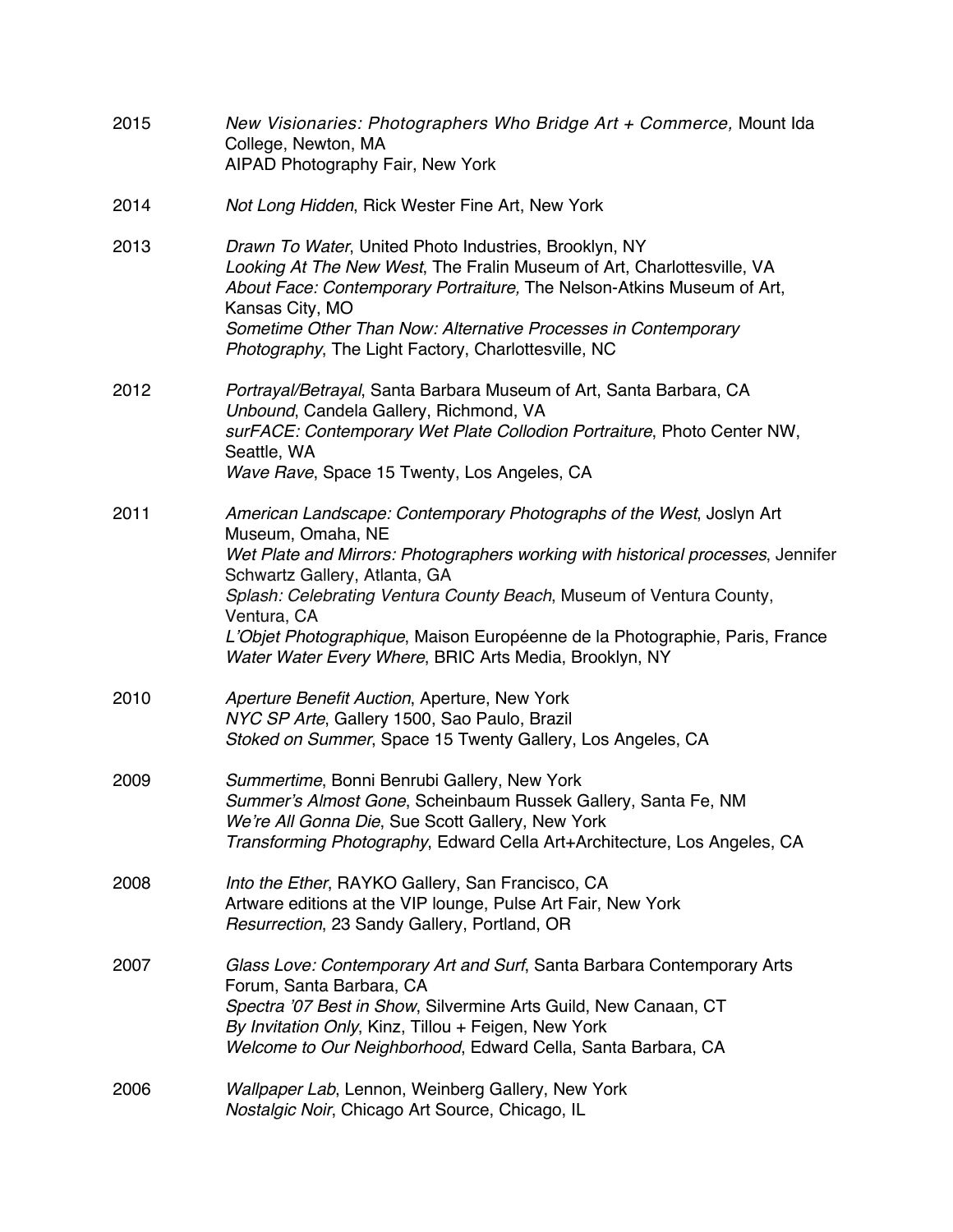|      | Recent Landscape Photography: The Intimate and the Sublime St Louis Art<br>Museum, St Louis, MO                                                                                                                                              |
|------|----------------------------------------------------------------------------------------------------------------------------------------------------------------------------------------------------------------------------------------------|
| 2005 | Inaugural Exhibition, Jenkins Johnson Gallery, New York<br>When We Were Young, Foley Gallery, New York<br>OnLine/OnSite, Photo Eye Gallery, Santa Fe, NM                                                                                     |
| 2004 | Permutations on the Picturesque, Senior and Shopmaker Gallery, New York<br>Where the Island Begins, Hofstra University, Hempstead, NY<br>Images of Time and Place: Contemporary Views of Landscape, Lehman College<br>Art Gallery, Bronx, NY |
| 2002 | Body Language, Islip Art Museum, Islip, NY<br>Permeable Borders, Akus Gallery, Eastern Connecticut State University,<br>Willimantic, CT                                                                                                      |
| 1996 | Circumstances Over Design, Robert Menschel Gallery, Syracuse, NY                                                                                                                                                                             |
| 1994 | Hidden Faces, Paul Kopeikin Gallery, Los Angeles, CA<br>Little Things, Art in General, New York                                                                                                                                              |
| 1993 | A Second Look: Women Photographers at the HRHRC, Austin, TX                                                                                                                                                                                  |
| 1991 | Pleasures and Terrors of Domestic Comfort, Museum of Modern Art, New York                                                                                                                                                                    |

## **GRANTS, RESIDENCIES & PRIZES**

| 2020 | Yucca Valley Material Lab, Artist in Residence                          |
|------|-------------------------------------------------------------------------|
| 2018 | MacDowell Colony, Artist in Residence                                   |
| 2016 | Taylor Wessing Portrait prize, NPG London. 2 <sup>nd</sup> place        |
| 2012 | Ucross Foundation, Artist in Residence                                  |
|      | Kimmel Harding Nelson, Artist in Residence                              |
| 2011 | Clarence John Laughlin Award                                            |
|      | Art Park/Atlantic, Artist in Residence, Byron Bay, AU                   |
| 2010 | Santo Foundation Individual Artist Grant                                |
| 2007 | Critical Mass Hardbound Monograph Winner published 2009                 |
| 2007 | Center for Land Use Interpretation. Wendover, Utah. Artist in Residence |
| 1987 | Light Work. Syracuse, NY, Artist in Residence                           |
| 1086 | New York Foundation for The Arte                                        |

1986 New York Foundation for The Arts **Creative Artists Public Service** 

#### **BIBLIOGRAPHY**

- 2020 Surfboard, self-published
- 2020 As Much As, handmade artist book, in production
- 2020 Keepers of the Hearth, edited by Odette England<br>2018 High Tide Montauk Point, handmade artist book in
- High Tide Montauk Point, handmade artist book in three fascicles
- 2017 Borrowed Light by Ian Berry from the Jack Shear collection
- 2016 **Surfing by Jim Heimann published by Taschen**